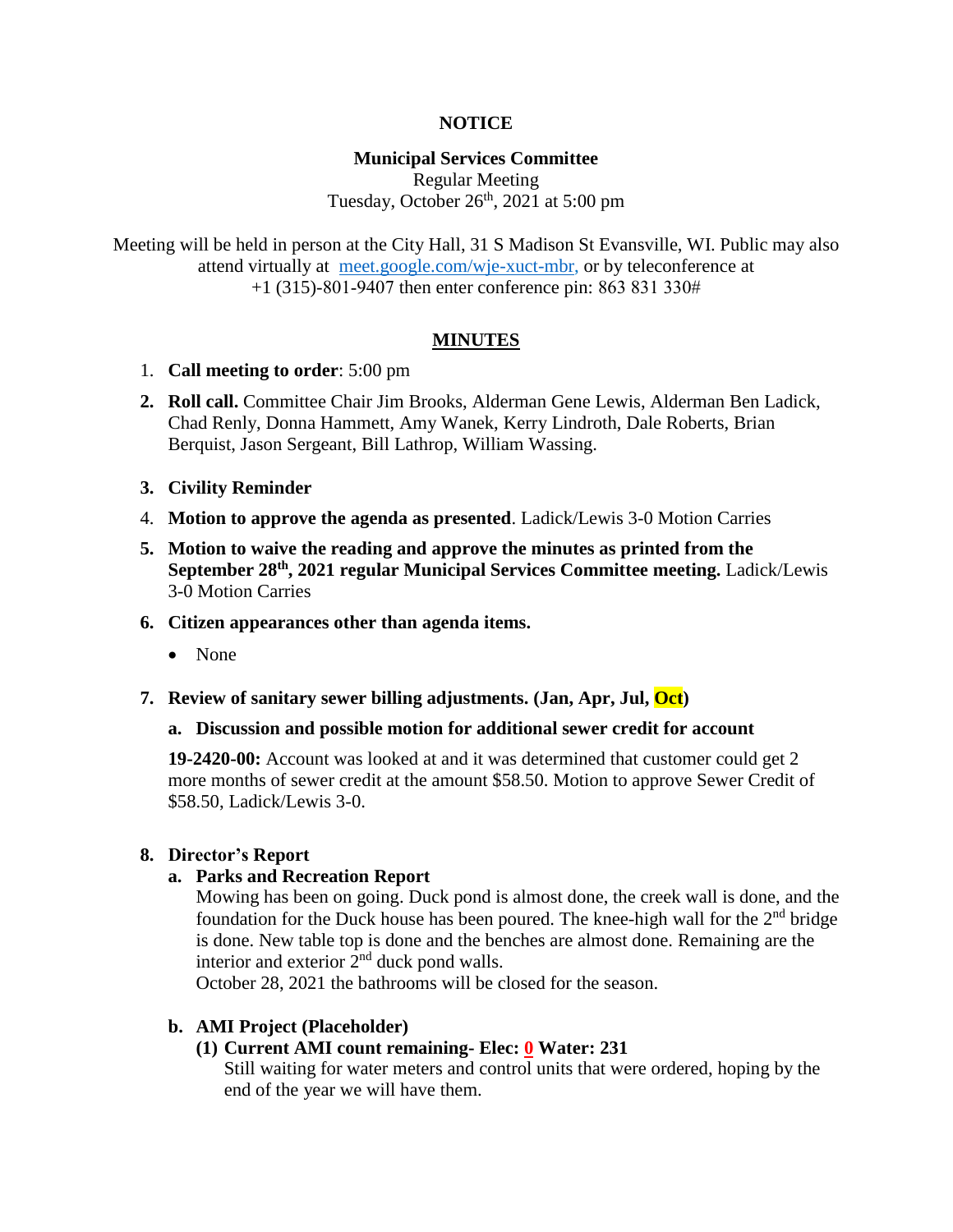### **c. Lake Leota Dam Repair Update (Placeholder)**

The state has the application, so we are waiting for the state at this point.

### d. **Local Roads Improvement Program (LRIP**)

Chad has a committee meeting with Rock County on Oct  $27<sup>th</sup>$ , they will be discussing and rating the submitted projects that are up for funding. We have submitted the application for the Brown School Rd overlay project.

### **e. Baker Manufacturing**

Baker Manufacturing had an issue with their payables a few months ago, Hammett sends emailed bills to Baker's account manager and they then get paper bills in the mail. Back in June they did not get the paper bills and missed payments that month. They have a new account payable person that didn't understand the bills and paid a different amount that was due for several months, leaving balances on the accounts. The account manager wanted us to write-off the late charges and the balances, not understanding that not all the balances were late charge. Renly and Wanek talked to the account manager and straighten this out with her. Baker will be clear up the balances with the next billing statements in November. They may or may not file a complaint with the PSC about the late fees.

### f. **Municipal Services building expansion progress report**.

Excavation has started...they discovered a valley that was used as a dump site and assume it was from when the original building was built. They have been running 8- 10ft deep and are continuing to bring up organic material. It is a clear line that comes from the building that gets deeper as it meets in the middle. The middle part is where the center foundation piece has to be, they had a soil analysis come out and he recommend that they remove 60ft and 8-10ft deep of this fill. The outer west wall and the center pier is going to need additional excavation and back fill, this will cost about \$13,000. Renly asked them to have the black soil set aside for city use, this will save us some money. If they get deeper than that with the natural soil, they will use a low PSI concrete to distribute the weight. Renly had two change orders in this box at this time. Sergeant asked if there was a contingency written in, Renly stated that he believed there was, but would have to double check on that. Renly stated that at this time we are a few thousand dollars over budget.

#### **g. Charter / Spectrum Communications pole attachment agreement update**

Update: Just got back the agreement from Charter's attorneys, there was some language changes. Renly is making a few comments and will send it to the City's attorney to look at and get back to Charter.

### **9. City Engineer Report**

**a. Sub-division / Development Update**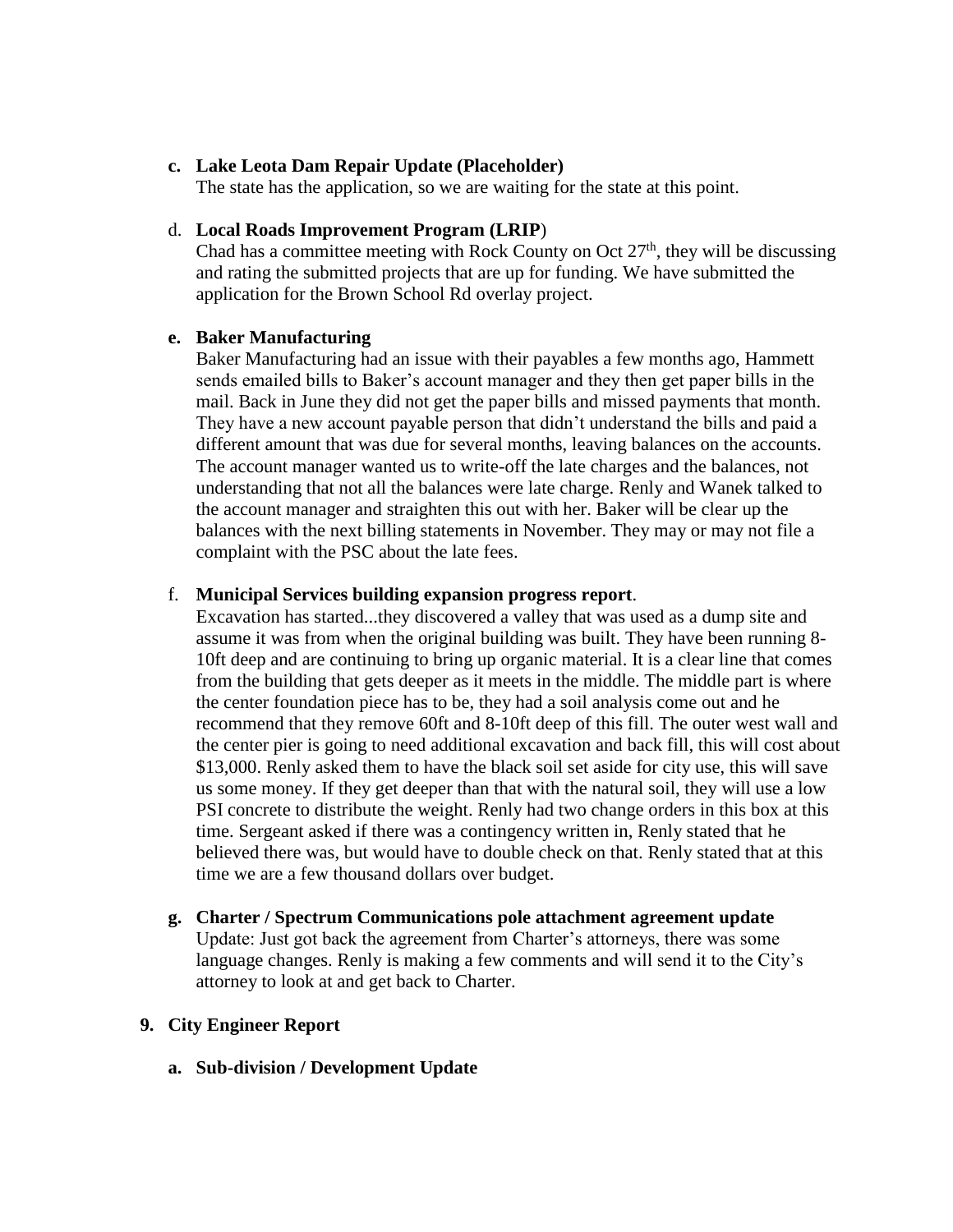Lot 15 the very southern end of town just got DNR approval last week, they need to get the development agreement signed. This project should be starting with a week. The project is only 600/700 feet.

Next project is 1<sup>st</sup> addition Westfield Meadows, this Porter Rd to almost the creek. They have their permits also, but do not have the development agreement yet and will not start until spring.

Next is Settlers Grove west of the pond, N Porter Rd, they are still working on permits and development agreement there is no time line to this project yet.

## **b. Inflow and Infiltration Study (Placeholder)**

No Update

## **c. Water Quality (Placeholder)**

Renly had the first round of test results, he and Berquist will keep moving with this and report back findings. Letter was sent out to residents that comments on the PSC website to log their complaint on our website.

### **d. Roadway construction & other project updates. (Placeholder)**

- **First & Second St Projects** Roads were paved last week by the deadline. Now working on clean up
- **Sidewalks** Will be some additional sidewalk work done by same crew out by the dog park.

### **10. Administrative Staff's Report**

## **a. West Side Park Progress (Placeholder)**

Thursday October 28, 2021 at 6:00 pm Creekside Place, MSA has put together a few concepts for the public to review and will be taking comments from the public. Baker Street are about half through their interviews and their analysis. Sergeant had a resident bring to his attention how hard it is to get from the east side of town to the west side, Sergeant will be working with Berquist and Renly on this. Council approved the contract for the new Community Development Director and she will be starting on November 1, 2021.

## **11. WPPI**

## **a. Amy Wanek – ESR Report**

A Check was given the Building and Grounds Director of the Evansville School district. \$8500 was given for the lighting project at the Intermediate School. Wanek is on a working on press release.

The office of Energy Intervention is doing another round of grants, Wanek will be getting the information out to Key Accounts about this grant once she has the needed information.

Hammett will be sending out the Choose Renewable insert in the next billing.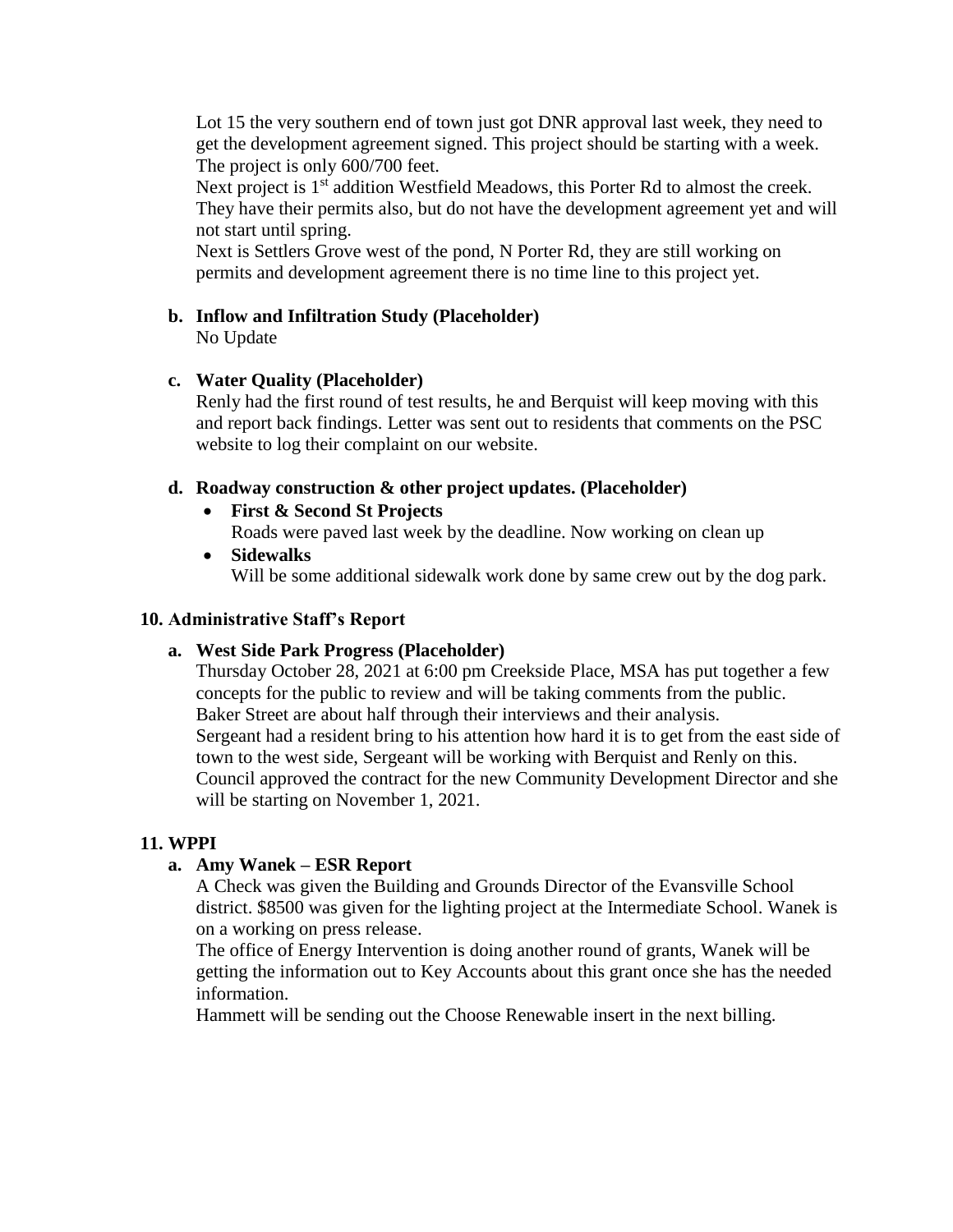## **b. WPPI 5 Yr. Business Plan WPPI Board meeting: Key Points**

- Focusing on Supply and Cost
- Publicizing being carbon net zero by 2050 which matches the states goals.
- Working on a plan to deal with customer solar as it becomes more mainstream, new methods will be need for interconnection and having the ability to provide next level customer service, which includes, as communities get more and more applications, to the point where utilities can't handle the applications coming in, they are looking to develop a web based solar applications, where customers can go online to fill out and we can process the applications online.
- Will be working on various strategies for EV charging and load shifting. This is going to be very important within the next 10 years. WPPI is projecting on average 14 megawatts of new load for EV charging in the next 8 years. They are also looking for ways to accelerate that adoption curve through promotion of electrification.
- On the Finance side, still working on ways to optimize debit, looking at refinancing options. Net revenues have remained stable.
- **c. Upcoming Meetings** 
	- **October 27th Finance & Audit Committee**
	- **October 28th Executive Committee**

November 3 at WPPI is holding a virtual orientation. WPPI hosts this training every 6 months it would be better to be able to attend this in person.

Feb 25-March 1 Legislative Rally in DC.

### **12. Old Business**

WPPI Funds review: \$13,122.66 left in our Customer Service & Branding fund and \$1000.00 in Econ Development. We need to save out money the National Theater and Customer Rebate. Brooks stated the \$10,000.00 could go towards the Christmas lights

There could be some money towards the Green Team at the school.

Christmas lights: 1000.00 Econ Development, \$9000.00 from Branding

Remaining balance will go to the Green Team, National Theater and Customer Rebates. A motion will be made at the December meeting.

## 13. **New Business:**

Ever lite Solar has been knocking doors, telling residents what a great deal they could get because they are working with their local utility, Evansville Water & Light, to meet a state mandate of 10% solar by the end of the year.

This is not completely turn, they are calling the utility to ask for usage, therefore working with the utility, but the statement about the state mandate is untrue.

Brooks has asked Renly and Wanek to work on a press release in the paper, to get the correct information to residents.

## **14. Upcoming Meeting Date, November 30th, 2021 at 5:00 pm**